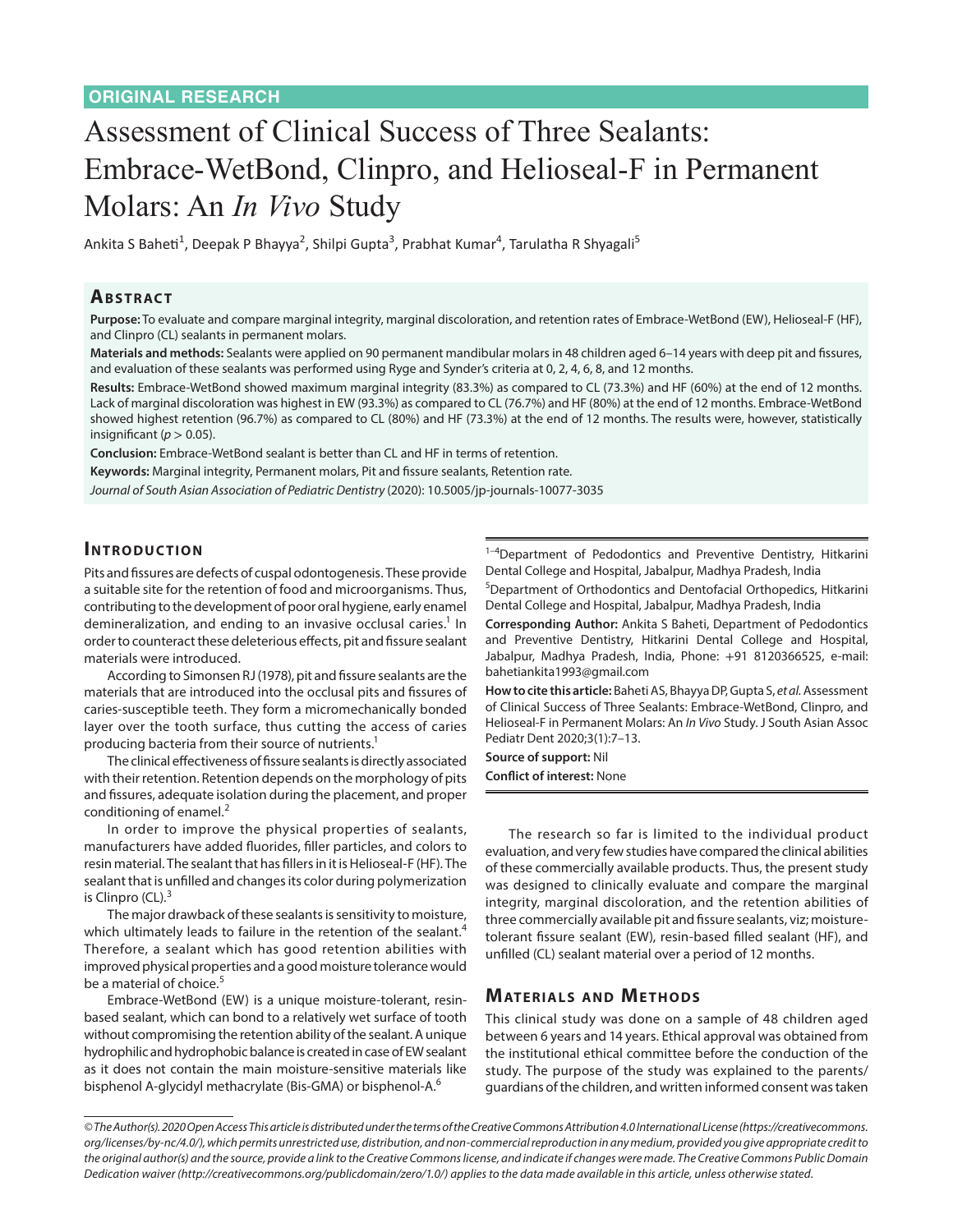for their willing participation in the study. This study was conducted from January 2017 to May 2018, with the last date of inclusion of the sample into study on May 18, 2017.

A list of all the schools running in the study area was obtained from the city municipal corporation office. Lottery system of sampling was done to select five schools, and the children between 6 years and 14 years were screened by a single examiner using mouth mirror and a dental explorer for the presence of deep pit and fissures on the mandibular permanent first molar. Prior permission was obtained from the concerned school authorities before the examination of the children. A total of 120 children were screened, of which 48 children who met the selection criteria were selected for the study (Consort Flowchart 1). Sample size was determined after consulting the data of the previous publication of similar nature. Following selection criteria was set before the selection of the final sample;

#### **Inclusion Criteria**

- Questionable pits and fissures in permanent mandibular first molar with age of child ranging from 6 to 10 years.
- Questionable pits and fissures in permanent mandibular second molar with age of child ranging from 11 to 14 years.
- Noncavitated deep pit and fissures in molars.
- Molars with caries-free proximal surfaces.
- Stained or minimal decalcified appearance of pits and fissures in molars.

### **Exclusion Criteria**

- The occlusal surface of molars having shallow pit and fissures, which are self-cleansing in the oral cavity for more than 4 years.
- Clinically detectable caries in molars.
- Molars that cannot be isolated adequately.
- Previously placed sealants or restorations on molar teeth.
- Uncooperative children.

**Flowchart 1:** Consort flowchart of study

A total sample of 90 teeth (first and second lower permanent molars) in 48 children were divided into three groups equally using simple random method of sampling (Consort Flowchart 1).

- Group  $I(n = 30)$  Teeth sealed with CL (3M ESPE, USA).
- Group II (*n* = 30) Teeth sealed with HF (Ivoclar Vivadent, Liechtenstein).
- Group III (*n* = 30) Teeth sealed with EW (Pulpdent, USA).

#### **Procedure**

The procedure began by oral prophylaxis of the patient. Later, pit and fissure surfaces were cleaned with slurry of pumice and a bristle brush. After thorough rinsing, proper isolation was maintained using cotton rolls and suction tip. $<sup>2</sup>$ </sup>

The occlusal surface of each tooth was dried and etched with 37% phosphoric acid (Eco-Etch; Ivoclar Vivadent, Inc. Schaan, Liechtenstein) and rinsed thoroughly for 30 seconds. If salivary contamination occurred, the surface was re-etched. A frosty white appearance indicated proper etching. Then the bonding agent (Ivoclar Vivadent Inc. Schaan, Liechtenstein) was applied on the etched tooth surface and was cured with light cure unit with an intensity of 500 mW/cm<sup>2</sup> for 20 seconds (Ultralite 500EW). However, bonding agent was not applied to the teeth which were to be filled with EW sealant. The occlusal surface of each tooth was then applied with respective sealants and light cured for 20 seconds using the same light cure unit. Sealant CL changed its color from pink to white after polymerization.

After the restoration, the occlusion was checked for any high points using articulating paper; and if any found, they were trimmed using the finishing bur. Clinical evaluations of marginal integrity, marginal discoloration, and retention after sealant placement were carried out by the World Health Organization probe at 2, 4, 6, 8, 10, and 12 months according to Ryge and Synder's criteria (1973) (Table 1).<sup>6</sup> The clinical evaluation was done by the experienced pedodontist and the sample groups were



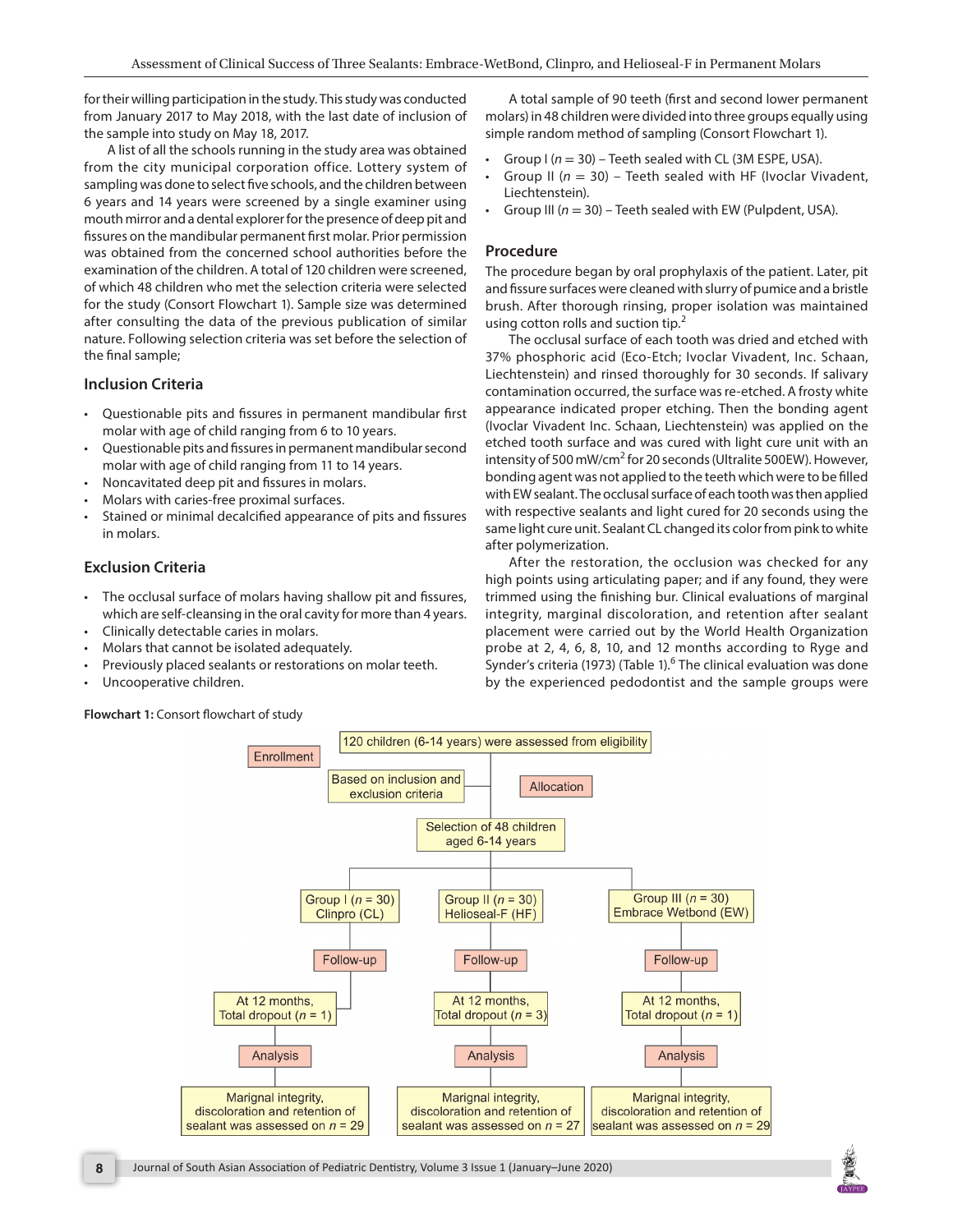concealed to the examiner in order to overcome the evaluation bias by the examiner (ITT Analysis). Data collected were sorted and were tabulated in Microsoft excel 2007 and the data were further amended to statistical analysis using the SPSS software version 23.0 (IBM Corporation, Armonk, New York, USA). Chi-square test and one-way analysis of variance test were used to compare the different sealant materials. The *p* values < 0.05 were accepted as statistically significant.

# **RESULTS**

Of the 48 children, 42 children received two different sealants on two teeth, and 6 children received a single sealant on only one

**Table 1:** Ryge and Synder's criteria for clinical evaluation of pit and fissure sealant

| Marginal integrity        | Alfa (A)      | Existent contour continuity                                                             |  |  |  |  |  |
|---------------------------|---------------|-----------------------------------------------------------------------------------------|--|--|--|--|--|
|                           | Bravo (B)     | Existent contour discontinuity<br>less than 50%                                         |  |  |  |  |  |
|                           | Charlie (C)   | Existent contour discontinuity<br>greater than 50%                                      |  |  |  |  |  |
| Marginal<br>discoloration | Alfa (A)      | Lack of discoloration                                                                   |  |  |  |  |  |
|                           | Bravo (B)     | Margin discoloration                                                                    |  |  |  |  |  |
|                           | Charlie (C)   | Discoloration under the sealant                                                         |  |  |  |  |  |
| Retention                 | Alfa (A)      | <b>Total retention</b>                                                                  |  |  |  |  |  |
|                           | Bravo (B)     | Partial retention with partial<br>exposure of one fissure without<br>the risk of caries |  |  |  |  |  |
|                           | Charlie $(C)$ | Partial retention with exposure<br>of one or more fissures with the<br>risk of caries   |  |  |  |  |  |
|                           | Delta (D)     | Complete sealant loss                                                                   |  |  |  |  |  |

tooth. Thus, a total of 90 teeth were sealed with CL, EW, and HF at baseline. The children who did not turn for the follow-up were excluded from the study. All the children turned up for second month evaluation. At 4th and 10th month evaluation, two teeth filled with HF were excluded from the study owing to refusal to continue the study. Similarly, from the sixth month evaluation, 1 teeth filled with CL was excluded from the study as the child met with an accident. And at the 12th month, one child with HF and EW sealants could not be evaluated since he had relocated to another city. Therefore, the total number of teeth evaluated per group at the end of 12 months was CL (29), EW (29), and HF (27) same is shown in Table 2.

Comparison of the marginal integrity of three different sealants at 2, 4, 6, 8, 10, and 12 months is shown in Table 2. At the 12-month interval, maximum cases of existent contour continuity (A) were seen in EW sealant group, with 83.3% incidence in comparison to the CL and Helioseal sealants with 73.3% and 60.0% incidence, respectively. No significant difference was observed in the marginal integrity for the different time intervals and for the different scores of Embrace and CL sealants, except in case of Helioseal where the *p* value was significant.

Table 3 represents the comparison of the marginal discoloration of three different sealants at different time intervals. The *p* value of CL, EW, and HF is 0.801, 0.986, and 0.964, respectively, indicating no statistical significant difference for the marginal discoloration in all the three groups at different time intervals for the different scores. At 12 months, EW (93.3%) showed highest percentage of lack of discoloration followed by HF (80%) and CL (76.7%).

Comparison of the retention of three different sealants at 2, 4, 6, 8, 10, and 12 months is depicted in Table 4. Total retention (A) of the sealant at all the periods was appreciated for EW with 96.7% of retention rate; whereas in CL and HF groups, the total retention was appreciated at the end of 12 months in 80.0% and 73.3% cases, respectively. However, individual groups showed no significant

| Month<br>$\overline{2}$<br>$\overline{4}$ | $\mathsf{n}$<br>29 | Α<br>(%) | n              | B    |                                                     |     |          |  |
|-------------------------------------------|--------------------|----------|----------------|------|-----------------------------------------------------|-----|----------|--|
|                                           |                    |          |                |      |                                                     | C   |          |  |
|                                           |                    |          |                | (%)  | $\mathsf{n}$                                        | (%) | p value  |  |
|                                           |                    | 96.7     | 1              | 3.3  | $\mathbf 0$                                         | 0.0 | 0.37     |  |
|                                           | 29                 | 96.7     | 1              | 3.3  | 0                                                   | 0.0 |          |  |
| 6                                         | 26                 | 86.7     | 3              | 10.0 | $\mathbf 0$                                         | 0.0 |          |  |
| 8                                         | 26                 | 86.7     | 3              | 10.0 | $\Omega$                                            | 0.0 |          |  |
| 10                                        | 23                 | 76.7     | 5              | 16.7 | 1                                                   | 3.3 |          |  |
| 12                                        | 22                 | 73.3     | 6              | 20.0 | 1                                                   | 3.3 |          |  |
| $\overline{2}$                            | 30                 | 100.0    | 0              | 0.0  | $\mathbf 0$                                         | 0.0 | 0.967    |  |
| $\overline{4}$                            | 30                 | 100.0    | $\mathbf 0$    | 0.0  | $\mathbf 0$                                         | 0.0 |          |  |
| 6                                         | 27                 | 90.0     | 3              | 10.0 | $\mathbf 0$                                         | 0.0 |          |  |
| 8                                         | 27                 | 90.0     | 3              | 10.0 | $\mathbf 0$                                         | 0.0 |          |  |
| 10                                        | 26                 | 86.7     | $\overline{4}$ | 13.3 | $\mathbf 0$                                         | 0.0 |          |  |
| 12                                        | 25                 | 83.3     | 4              | 13.3 | $\mathbf 0$                                         | 0.0 |          |  |
| $\overline{2}$                            | 30                 | 100.0    | 0              | 0.0  | $\mathbf 0$                                         | 0.0 | $0.005*$ |  |
| $\overline{4}$                            | 29                 | 96.7     | $\Omega$       | 0.0  | $\Omega$                                            | 0.0 |          |  |
| 6                                         | 28                 | 93.3     | 1              | 3.3  | $\mathbf 0$                                         | 0.0 |          |  |
| 8                                         | 27                 | 93.3     | 1              | 3.3  | $\mathbf 0$                                         | 0.0 |          |  |
| 10                                        | 21                 | 70.0     | 7              | 23.3 | 0                                                   | 0.0 |          |  |
| 12                                        | 18                 | 60.0     | 9              | 30.3 | $\mathbf 0$                                         | 0.0 |          |  |
|                                           |                    |          |                |      | *Significant at 5% level of significance (p < 0.05) |     |          |  |

**Table 2:** Comparison of the marginal integrity of different sealants

\*Significant at 5% level of significance (*p* < 0.05)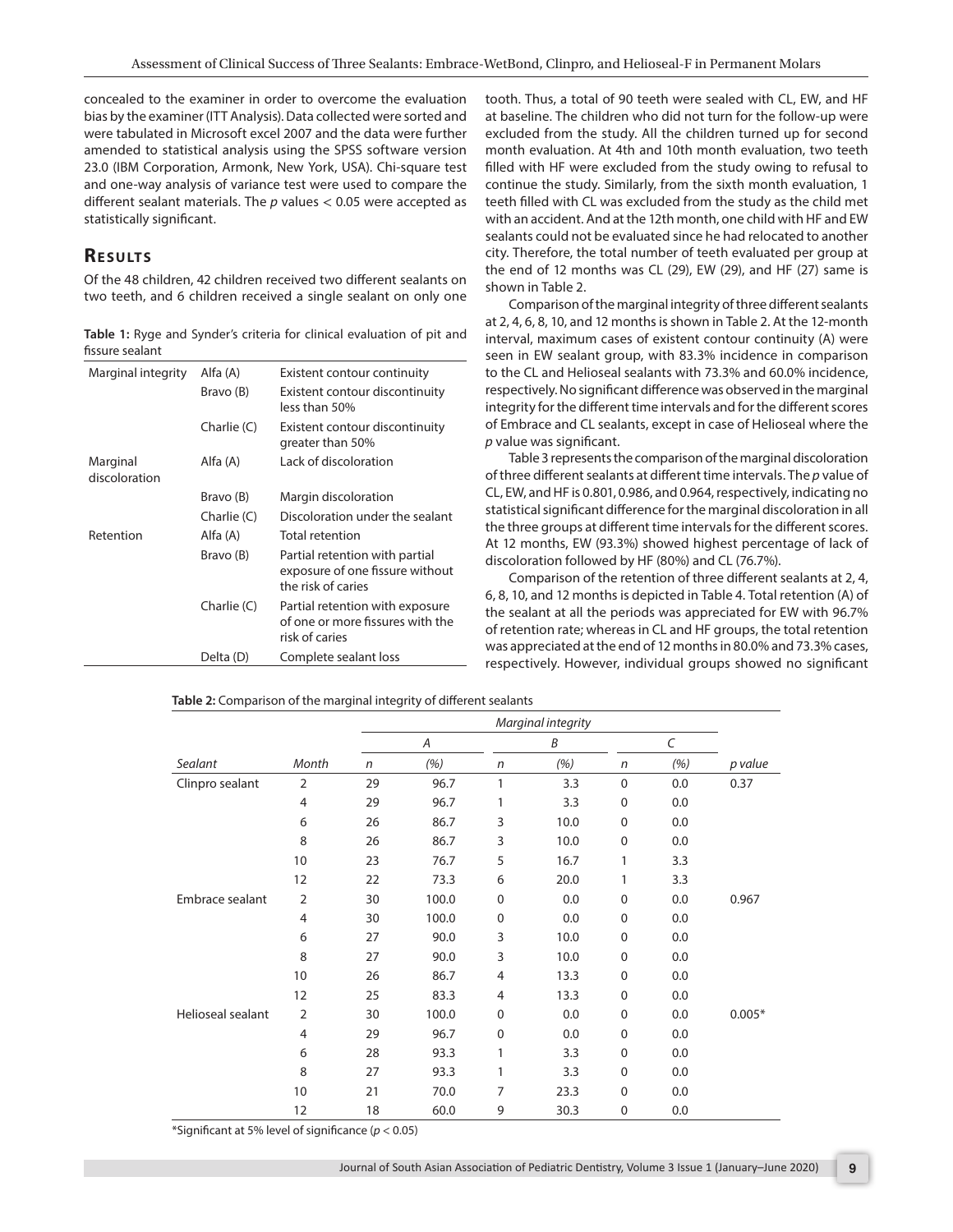|                   |                |              | Α     |             | Β    |             |     |         |
|-------------------|----------------|--------------|-------|-------------|------|-------------|-----|---------|
| Sealant           | Month          | $\mathsf{n}$ | (%)   | n           | (%)  | $\sqrt{n}$  | (%) | p value |
| Clinpro sealant   | $\overline{2}$ | 30           | 100.0 | $\mathbf 0$ | 0.0  | $\mathbf 0$ | 0.0 | 0.801   |
|                   | 4              | 29           | 96.7  | 1           | 3.3  | $\mathbf 0$ | 0.0 |         |
|                   | 6              | 26           | 86.7  | 3           | 10.0 | $\mathbf 0$ | 0.0 |         |
|                   | 8              | 25           | 83.3  | 4           | 13.3 | $\mathbf 0$ | 0.0 |         |
|                   | 10             | 25           | 83.3  | 4           | 13.3 | 0           | 0.0 |         |
|                   | 12             | 23           | 76.7  | 6           | 20.0 | 0           | 0.0 |         |
| Embrace sealant   | $\overline{2}$ | 30           | 100.0 | $\mathbf 0$ | 0.0  | $\mathbf 0$ | 0.0 | 0.986   |
|                   | 4              | 30           | 100.0 | $\mathbf 0$ | 0.0  | $\mathbf 0$ | 0.0 |         |
|                   | 6              | 30           | 100.0 | $\mathbf 0$ | 0.0  | $\mathbf 0$ | 0.0 |         |
|                   | 8              | 30           | 100.0 | $\mathbf 0$ | 0.0  | 0           | 0.0 |         |
|                   | 10             | 29           | 96.7  | 1           | 3.3  | 0           | 0.0 |         |
|                   | 12             | 28           | 93.3  | 1           | 3.3  | 0           | 0.0 |         |
| Helioseal sealant | $\overline{2}$ | 30           | 100.0 | $\mathbf 0$ | 0.0  | $\mathbf 0$ | 0.0 | 0.964   |
|                   | 4              | 28           | 93.3  | 1           | 3.3  | 0           | 0.0 |         |
|                   | 6              | 28           | 93.3  | 1           | 3.3  | $\mathbf 0$ | 0.0 |         |
|                   | 8              | 28           | 93.3  | 1           | 3.3  | 0           | 0.0 |         |
|                   | 10             | 27           | 90.0  | 1           | 3.3  | $\Omega$    | 0.0 |         |
|                   | 12             | 24           | 80.0  | 3           | 10.0 | $\pmb{0}$   | 0.0 |         |

**Table 3:** Comparison of the marginal discoloration of different sealants

#### **Table 4:** Comparison of the retention of different sealants

|                   |                | Retention |       |                |      |             |     |             |     |         |
|-------------------|----------------|-----------|-------|----------------|------|-------------|-----|-------------|-----|---------|
|                   |                | Α         |       |                | B    |             | C   |             | D   |         |
| Sealant           | Month          | n         | (%)   | n              | (%)  | n           | (%) | n           | (%) | p value |
| Clinpro sealant   | $\overline{2}$ | 30        | 100.0 | $\mathbf 0$    | 0.0  | $\mathbf 0$ | 0.0 | $\mathbf 0$ | 0.0 | 0.925   |
|                   | $\overline{4}$ | 29        | 96.7  | 1              | 3.3  | 0           | 0.0 | 0           | 0.0 |         |
|                   | 6              | 26        | 86.7  | 3              | 10.0 | $\mathbf 0$ | 0.0 | 0           | 0.0 |         |
|                   | 8              | 26        | 86.7  | 3              | 10.0 | $\mathbf 0$ | 0.0 | 0           | 0.0 |         |
|                   | 10             | 25        | 83.3  | $\overline{4}$ | 13.3 | $\mathbf 0$ | 0.0 | 0           | 0.0 |         |
|                   | 12             | 24        | 80.0  | $\overline{4}$ | 13.3 | 1           | 3.3 | $\mathbf 0$ | 0.0 |         |
| Embrace sealant   | 2              | 30        | 100.0 | $\mathbf 0$    | 0.0  | $\mathbf 0$ | 0.0 | 0           | 0.0 | 1.000   |
|                   | $\overline{4}$ | 30        | 100.0 | $\mathbf 0$    | 0.0  | $\mathbf 0$ | 0.0 | 0           | 0.0 |         |
|                   | 6              | 30        | 100.0 | $\mathbf 0$    | 0.0  | $\mathbf 0$ | 0.0 | 0           | 0.0 |         |
|                   | 8              | 30        | 100.0 | $\mathbf 0$    | 0.0  | $\mathbf 0$ | 0.0 | 0           | 0.0 |         |
|                   | 10             | 30        | 100.0 | $\mathbf 0$    | 0.0  | $\mathbf 0$ | 0.0 | 0           | 0.0 |         |
|                   | 12             | 29        | 96.7  | $\mathbf 0$    | 0.0  | $\mathbf 0$ | 0.0 | 0           | 0.0 |         |
| Helioseal sealant | $\overline{2}$ | 30        | 100.0 | $\mathbf 0$    | 0.0  | $\mathbf 0$ | 0.0 | $\pmb{0}$   | 0.0 | 0.998   |
|                   | $\overline{4}$ | 27        | 90.0  | $\overline{2}$ | 6.7  | $\mathbf 0$ | 0.0 | 0           | 0.0 |         |
|                   | 6              | 27        | 90.0  | $\overline{2}$ | 6.7  | $\mathbf 0$ | 0.0 | $\mathbf 0$ | 0.0 |         |
|                   | 8              | 26        | 86.7  | 3              | 10.0 | $\mathbf 0$ | 0.0 | 0           | 0.0 |         |
|                   | 10             | 25        | 83.3  | 3              | 10.0 | $\mathbf 0$ | 0.0 | 0           | 0.0 |         |
|                   | 12             | 22        | 73.3  | 5              | 16.7 | $\mathbf 0$ | 0.0 | $\mathbf 0$ | 0.0 |         |

difference in the retention rate at different time intervals, and the *p* value for the same is 0.925, 1.000 and 0.998 for CL, EW, and HF, respectively.

Occlusal fissures are eight times more susceptible to caries than are smooth surfaces. Risk of occlusal caries is more in the first 4 years following tooth eruption.7

## **Discussion**

The basis for the caries-preventive effect of sealants is the formation of a barrier that averts nutrients in the oral cavity from reaching the microorganisms present in the fissures.<sup>6</sup>

Buonocore<sup>8</sup> introduced the concept of conditioning the enamel with phosphoric acid and showed that resin materials can bond to the tooth surface by micromechanical adhesion. Cueto and Buonocore, first outlined the sealing of pits and fissures with an adhesive resin and its subsequent role in caries prevention.<sup>9</sup> Hitt and

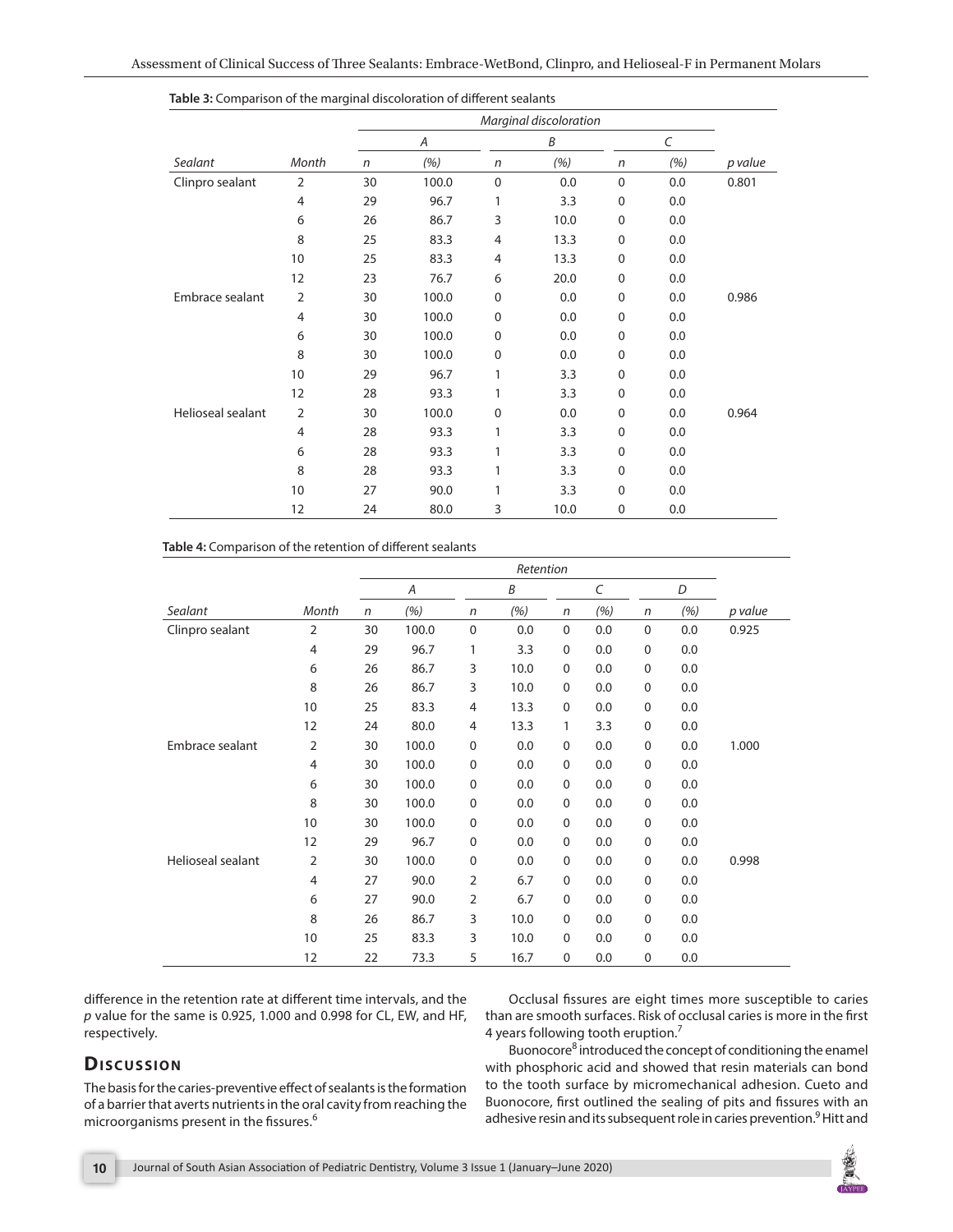Feigal first elaborated the advantages of adding a dentin bonding agent between the etched enamel and sealant.<sup>10</sup>

Helioseal-F is a Bis-GMA and filler containing tooth color sealant. Fillers in this particular material include fluorosilicate glass that releases fluoride ions over a period of time.<sup>11</sup> The high viscosity of this material due to the added fillers aids in stability and homogeneity of the sealant.<sup>12</sup>

Clinpro is a Bis-GMA containing, pink, visible light cure, fluoride-releasing sealant which changes its color to white after polymerization. They possess superior wear resistance and better retention compared to filled sealants.<sup>4</sup> In comparison to HF, CL has got better penetrability into the pit and fissures as the filler content in CL is less than that of the HF.<sup>12</sup> Approximate filler content of CL is 16%, whereas in HF it is 43% by weight.

Embrace-WetBond is a recently developed sealant, which micromechanically and chemically bonds to slightly moist tooth surfaces.<sup>6</sup> The clinical performance of the material relies on the type of sealant used.<sup>3</sup> The successful bonding of resin sealant to enamel requires adequate conditioning of enamel. In the present study, 37% phosphoric acid gel (Ivoclar Vivadent) was used with an etching time of 30 seconds.<sup>14</sup> Etching helps sealant to extend deeply into the enamel by forming micropores and manifesting strong micromechanical bond.<sup>2,13</sup>

In this study, after etching, the bonding agent Tetric N-Bond was applied on the tooth surface before the placement of sealant. The utilization of bonding agent beneath the sealants on etched enamel surface was done to increase the bond strength, reduce microleakage, and intensify the flow of resins into fissures.<sup>15</sup>

In this study, sealants were evaluated at every 2-month interval, i.e., at 2nd, 4th, 6th, 8th, 10th, and 12th month to ensure the complete retention of the sealants and provide the necessary treatment, if required, as early as possible.

At the end of the 12-month evaluation, it was seen that Group EW performed better than CL and HF in terms of all the physical characteristics. It is a known fact that as the time progresses, the sealant material starts deteriorating due to the masticatory forces.<sup>16</sup> At the 12-month time period, the deterioration of all the three restorative materials was appreciated. Nevertheless, the teeth sealed with EW (83.3%) showed less wear and tear in comparison to other CL (73.3%) and HF (60%). The results were in accordance with the findings of the similar study done by Reddy et al.<sup>2</sup> The reason behind this can be attributed to the presence of less filler content in the newer sealant materials which makes them less viscose, thus making them more penetrable into the pit and fissure areas.<sup>12</sup>

Another probable reason for this difference in findings may be sited to the greater tensile strength of Embrace compared to the other resin cements. Also, EW has less viscosity, forms longer resin tags, and provides good marginal adaptation and access well into deep grooves compared to bis-GMA sealants.

The results in relation to marginal discoloration showed that group EW had exhibited the least marginal discoloration, with 93.3% of the sealant surfaces remaining intact. Whereas groups HF and CL showed 80% and 76.7% of nondiscolored sealant surfaces, respectively. Similar findings were appreciated in the earlier study done by Ninawe et al. who found 86.7% of marginal discoloration in HF group.<sup>11</sup> A restoration discolors at its margins due to marginal breakdown, inviting plaque and leading to the penetration of oral fluids causing microleakage and secondary caries.<sup>11</sup> Thus, the marginal integrity would be one of the main factors determining the efficacy and longevity of the sealing material.<sup>16</sup> Hydrophilic

compound hydroxyethyl methacrylate, an important ingredient in EW, helps in greater water sorption. This enables to have better bonding to the tooth structure in the presence of moisture and thus majorly contributing to the lack of marginal discoloration in comparison to the other sealing agents.<sup>7</sup>

In the present study, the HF group (73.3%) demonstrated smallest retention rate at the end of 12 months in comparison to EW group (96.7%) and CL group (80%). However, the difference noted was not statistically significant. This was in accordance with earlier studies done by Reddy et al. and Askarizadeh et al. who had compared resin-based filled and unfilled sealants. Accordingly, both the authors reported insignificant difference between HF and CL groups and between HF and EW groups, respectively.<sup>2,7</sup>

However, contrasting results have been reported by Schlueter et al. who found significant lower retention of EW (27%) group in comparison to HF (92%) group at the end of 1 year. This difference in the results might be attributed to the difference in the duration of etching prior to the application of the sealant material.<sup>5</sup>

The sealants free of filler provided greater flowability into enamel than sealants with microfiller.<sup>17</sup> And this might be the reason behind the insignificant difference in the clinical success of the different sealant materials.<sup>4,14,18</sup>

Embrace is less technically sensitive in comparison to helioseal because of its hydrophilic property. Embrace is acidic before curing and after light curing, it has a neutral pH with physicochemical properties like those of the conventional sealants.

Thus, in cases of difficult isolation (uncooperative patients, those with physical or mental disabilities, semierupted molars, etc.), Embrace is the sealant of choice. $<sup>7</sup>$ </sup>

The use of bonding agent in the current study was overall noncontributory toward the result. This finding was in accordance with the reports by Srinivasan et al. who undertook the randomized clinical trial study on microleakage of repaired fissure sealants.<sup>19</sup>

In the current study, the sealants like EW, placed without employing bonding agent and etching the teeth with phosphoric acid demonstrated the utmost retention. This might be due to the fact that etching of the enamel not only removes the smear layer efficiently but also generates microporosities for the strong mechanical bond of the sealants. Despite the trend of self-etch adhesives, etching with phosphoric acid is still considered as the gold standard against which new materials are tested.<sup>15,20</sup>

Although the study evaluated the parameters related to marginal integrity, marginal discoloration, and the retention rate for 12 months' period, it fails to provide the long-term evaluation of the retention rate of these sealants. Thus, the study further carries the scope to evaluate the said parameters for the longer duration.

### **CONCLUSION**

Embrace-WetBond showed better clinical success when compared to CL and HF sealants mainly because of its moisture-tolerance capacity. Embrace-WetBond pit and fissure sealant can be the choice of material in cases where the moisture control is a critical issue.

### **Re f e r e n c e s**

- 1. Marwah N. Textbook of pediatric dentistry. 3rd ed., New Delhi: Jaypee Brother's Medical Publishers (P) Ltd; 2014. 285–297.
- 2. Reddy VR, Chowdhary N, Mukunda KS, et al. Retention of resin-based filled and unfilled pit and fissure sealants: a comparative clinical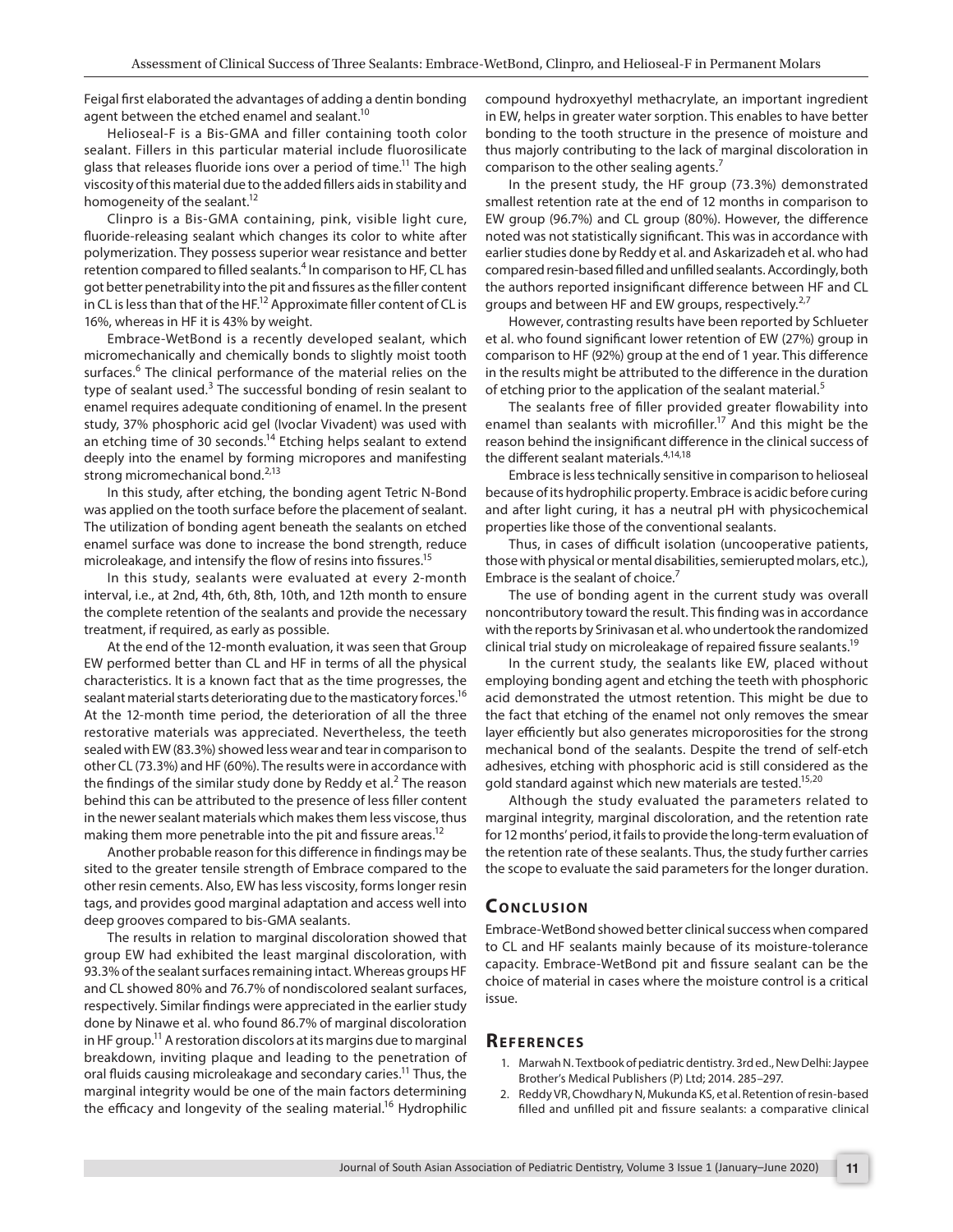study. Contemp Clin Dent 2015;6(Suppl 1):18–23. DOI: 10.4103/0976- 237X.152932.

- 3. Pushpalatha HM, Ravichandra KS, Srikanth K, et al. Comparative evaluation of shear bond strength of different pit and fissure sealants in primary and permanent teeth - an in-vitro study. J Int Oral Health 2014;6(2):84–89.
- 4. Bhat PK, Konde S, Raj SN, et al. Moisture-tolerant resin-based sealant: a boon. Contemp Clin Dent 2013;4(3):343–348. DOI: 10.4103/0976- 237X.118394.
- 5. Schlueter N, Klimek J, Ganss C. Efficacy of a moisture-tolerant material for fissure sealing: a prospective randomized clinical trial. Clin Oral Invest 2013;17(3):711–716. DOI: 10.1007/s00784-012-0740-2.
- 6. Khatri SG, Samuel SR, Acharya S, et al. Retention of moisture tolerant and conventional resin-based sealant in six to nine-year-old children. Pediatr Dent 2015;37(4):366–370.
- 7. Askarizadeh N, Heshmat H, Zangeneh N. One-year clinical success of embrace hydrophilic and Helioseal-F hydrophobic sealants in permanent first molars: a clinical trial. J Dent (Tehran) 2017;14(2):92–99.
- 8. Buonocore MG. A simple method of increasing the adhesion of acrylic filling materials to enamel surfaces. J Dent Res 1955;34(6):849–853. DOI: 10.1177/00220345550340060801.
- 9. Cueto EL, Buonocore MG. Adhesive sealing of pits and fissures for caries prevention. J Dent Res 1965;44:137.
- 10. Hitt JC, Feigal RJ. Use of a bonding agent to reduce sealant sensitivity to moisture contamination: an in vitro study. Pediatr Dent 1992;14(1):41–46.
- 11. Ninawe N, Ullal NA, Khandelwal V. A 1-year clinical evaluation of fissure sealants on permanent first molars. Contemp Clin Dent 2012;3(1):54–59. DOI: 10.4103/0976-237X.94547.
- 12. Fernandes KS, Chalakkal P, de Ataide ID, et al. A comparison between three different pit and fissure sealants with regard to marginal

integrity. J Conserv Dent 2012;15(2):146–150. DOI: 10.4103/0972- 0707.94588.

- 13. Bahrololoomi Z, Soleymani A, Heydari Z. In vitro comparison of microleakage of two materials used as pit and fissure sealants. Dent Res Dent Clin Dent Prospects 2011;5(3):83–86. DOI: 10.5681/ joddd.2011.019.
- 14. Bhatia MR, Patel AR, Shirol DD. Evaluation of two resin based fissure sealants: a comparative clinical study. J Ind Soc Pedod Prev Dent 2012;30(3):227–230. DOI: 10.4103/0970-4388.105015.
- 15. Nirwan M, Nigam GA, Marwah N, et al. A comparative evaluation of retention of pit and fissure sealant bonded using sixth, seventh, and eighth-generation adhesives: an in vivo study. J Ind Soc Pedod Prev Dent 2017;35(4):359–366. DOI: 10.4103/JISPPD.JISPPD\_74\_17.
- 16. Goncalves PS, Kobayashi TY, Oliveira TM, et al. Pit and fissure sealants with different materials: resin based x glass ionomer cement – results after six months. Braz Res Pediatr Dent Integrated Clin 2016;16(1):15– 23. DOI: 10.4034/PBOCI.2016.161.02.
- 17. McCourt JW, Eick JD. Penetration of fissure sealants into contraction gaps of bulk packed auto-cured composite resin. J Pedod 1988;12(2):167–175.
- 18. Subramaniam P, Konde S, Mandanna DK. Retention of a resin based sealant and a glass ionomer used as a fissure sealant: a comparative clinical study. J Ind Soc Pedod Prevent Dent 2008;26(3):114–120. DOI: 10.4103/0970-4388.43192.
- 19. Srinivasan V, Deery C, Nugent Z. In-vitro microleakage of repaired fissure sealants: a randomized, controlled trial. Int J Paediatr Dent 2005;15(1):51–60. DOI: 10.1111/j.1365-263X.2005. 00609.x.
- 20. Erickson RL, De Gee AJ, Feilzer AJ. Effect of pre-etching enamel on fatigue of self-etch adhesive bonds. Dent Mater 2008;24(1):117–123. DOI: 10.1016/j.dental.2007.03.002.